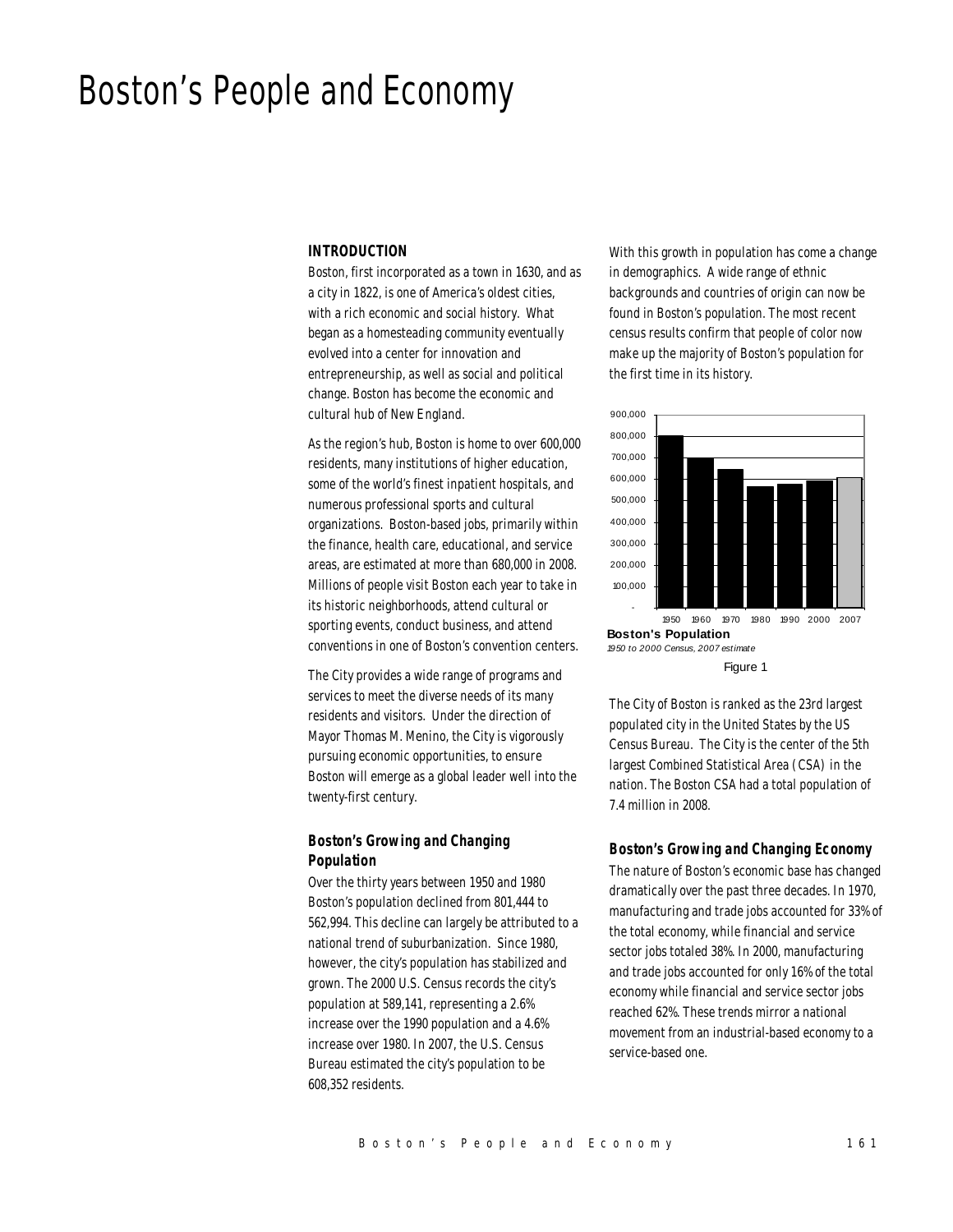The city's resident workforce is undergoing a transformation as well. Of the 266,505 Boston residents working in 1970, 45% held blue-collar jobs and 55% held white-collar jobs. In 2000, of the 285,859 Boston residents working, those holding blue-collar jobs fell to 31%, and those employed in white-collar occupations rose to 69% (Table 1). The majority of these white-collar jobs are within finance, health care, education, and other broadbased service industries.

The changing needs of a service and informationbased economy have increased the demand for a better educated and more highly skilled workforce. In 2000, 79% of the adults in Boston had completed high school, compared to 53% in 1970. A full 36% of adults in Boston had completed college in 2000, compared to only 10% in 1970.

#### Employment and Income

Boston ranks among the highest in concentrations of employment and income in the U.S. In 2008, Boston supplied an estimated 682,375 jobs, or approximately one out of every six jobs in Massachusetts or one out of every thirteen jobs in New England. Boston provides employment opportunities for many people who live outside of the City. The City had 9.7% of the state's population in 2007, but 16% of Massachusetts jobs.

In terms of income, the City of Boston ranks  $13<sup>th</sup>$ among U.S. cities in median household income. Boston's median household income in 2007 was

\$50,476, up 5.21% from 2006, on an inflationadjusted basis.

## Higher Education, Health Care, and Financial Services

Higher education, health care, and financial services play a major role in Boston's economy. An examination of Boston's 50 largest private employers in 2006 shows that 36 are involved in these key sectors.

Many of the nation's finest research and teaching hospitals are located in Boston, including Massachusetts General Hospital, Brigham and Women's Hospital, Beth Israel/Deaconess Hospital, Boston Medical Center, New England Medical Center and Children's Hospital, as well as numerous community-based health centers. In total there are 21 inpatient hospitals in the City. The City is also home to the medical and dental schools of Harvard University, Tufts University and Boston University. In 2008, there were an estimated 118, 000 people, or one in six of all Boston jobs, employed in health services in the City.

Boston also hosts 34 universities, colleges, and community colleges, with a combined enrollment of 154,777 students in the fall of 2006. Included among the City's colleges and universities are some of the finest educational institutions in the country, including Boston College, Boston

#### **Key Indicators of Boston's Economy**

|                    |                                                | 1970       | 1980      | 1990          | 2000       | Recent            |
|--------------------|------------------------------------------------|------------|-----------|---------------|------------|-------------------|
| Population         | <b>Total Population</b>                        | 641,071    | 562,994   | 574,283       | 589,141    | 608,352           |
|                    | % Minority Population                          | 18%        | 30%       | 37%           | 51%        |                   |
| Income             | Median Household Income                        | \$7,935    | \$12,530  | \$29,180      | \$39,629   | \$50,476 (12/'07) |
| <b>Education</b>   | % High School Graduate                         | 34%        | 35%       | 27%           | 24%        |                   |
|                    | % Some College Completed                       | 9%         | 13%       | 19%           | 19%        |                   |
|                    | % College Graduate                             | 10%        | 20%       | 30%           | 36%        |                   |
|                    | <b>Employment</b> Unemployment Rate (resident) | 12.8%('75) | 7.8%('83) | $8.6\%$ ('91) | 2.7% ('00) | 7.4%(2/'09)       |
|                    | Number of Jobs                                 | 576,125    | 572,078   | 622,433       | 688,077    | 682,375 ('08)     |
|                    | % Blue Collar Jobs                             | 45%        | 40%       | 33%           | 31%        |                   |
|                    | % White Collar Jobs                            | 55%        | 60%       | 67%           | 69%        |                   |
|                    | % Manufacturing Jobs                           | 11%        | 9%        | 5%            | 4%         |                   |
|                    | % Trade Jobs                                   | 22%        | 16%       | 13%           | 12%        |                   |
|                    | % Finance Jobs                                 | 13%        | 13%       | 15%           | 15%        |                   |
|                    | % Service Jobs                                 | 25%        | 36%       | 42%           | 46%        |                   |
| <b>Real Estate</b> | Office Market Vacancy Rate                     | 2%         | 1%        | 15%           | 2%         | 7.3% (4Q'08)      |
| Housing            | Median Single Family House Price               | na         | \$71.700  | \$174,100     | \$329,500  | \$335,700 (4Q'08) |
|                    | <b>Housing Units</b>                           | 232,400    | 241.300   | 249,791       | 250,863    |                   |
|                    | % Vacant                                       | 6%         | 10%       | 9%            | 1%         |                   |
|                    | <b>Condominium Units</b>                       | na         | 4,500     | 33,029        | 36,254     | 41,208 ('04)      |
|                    | % Condominium Units                            | na         | 2%        | 13%           | 14%        |                   |
|                    | % Units Owner Occupied                         | 27%        | 27%       | 31%           | 32%        |                   |
|                    | Rental Vacancy (Boston Metro Area)             | na         | na        | 8%            | 3%         | 6.40%             |
| Sources:           |                                                |            |           |               |            |                   |

Boston Redevelopment Authority, U.S. Census Bureau,

Massachusetts Division of Employment and Training.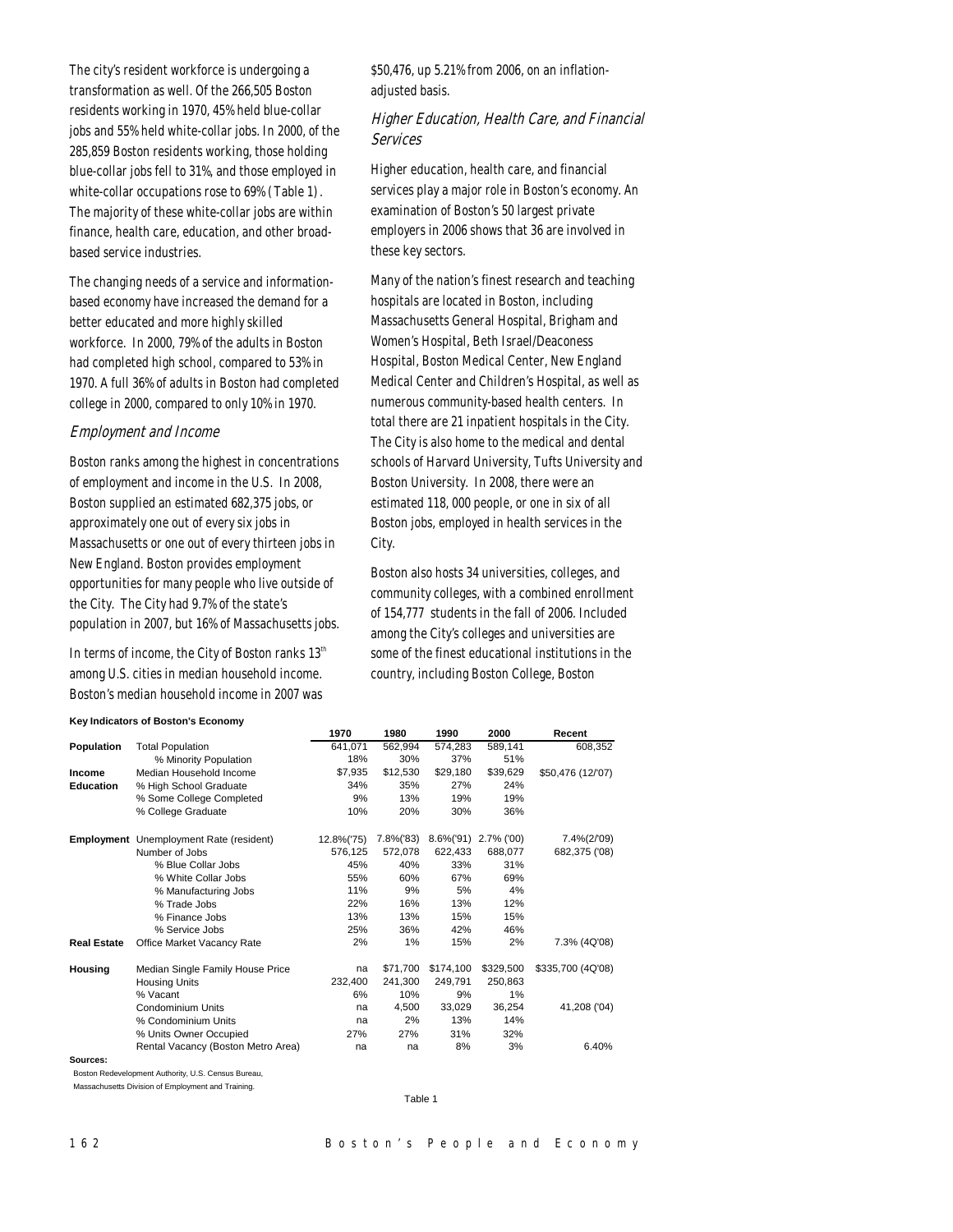University, and Northeastern University.

These institutions of higher education have a major impact on the City's economy. Because many of these students remain in Boston after graduation, Boston's educational institutions are a major source of new, highly-skilled professionals for the City's workforce. Boston's colleges and universities contribute to the economy in other ways as well. From 2003 to 2008, three new higher education building projects were completed, and, as of February 2009, there were another nine office or academic building projects underway or approved.

Many of the country's leading financial services firms are located in Boston, including Fidelity Investments, Manulife Financial/John Hancock, and State Street Bank & Trust Company. The City also has the distinction of being the birthplace of the mutual fund industry. In 2008, there were an estimated 103,000 people employed in the financial services, insurance, and real estate industries in the City.

#### Transportation

A key to Boston's economic health is the City's ability to transport residents, workers, and visitors efficiently and safely to their intended destinations, whether in the city or throughout the region.

The "Big Dig", or Central Artery Tunnel, connects the Massachusetts Turnpike to Logan Airport and relocated the previously elevated Interstate 93 under the city, reopening views of Boston Harbor not seen for half a century. The Mayor's "Crossroads" project is reconnecting long disconnected city neighborhoods by rebuilding the roads that once ran between them. In addition, the Rose Kennedy Greenway is completed. This large downtown series of parks and gardens will be an enormous benefit to residents, workers and visitors to the city of Boston for years to come.

The metropolitan Boston roadway system provides commuters access to the city through surface arteries and three limited access interstate highways that connect Boston to the national highway system. Interstate 90, the Massachusetts Turnpike, just extended as part of the Central Artery Project, leads westward from Logan Airport through downtown Boston to the New York State

border. Interstate 95, the East Coast's principal north-south highway, connects Boston to New Hampshire and Maine to the north and New York City and Washington D.C. to the south. Interstate 93, another north-south highway, extends from just south of the city to New Hampshire. Major industrial parks and high-technology companies line these transportation arteries.

Boston's public transportation system reaches into all of the City's neighborhoods and is linked to the commuter rail and Amtrak systems, connecting millions of people to the central city. Several major rail initiatives are increasing access and reducing travel time. The Massachusetts Bay Transportation Authority (MBTA) is also constructing the Silver Line in three phases to operate as part of its core downtown transit system. Phase 1 & 2 provides rapid transit bus services connecting Downtown with the Seaport district and with Chinatown and Roxbury. Phase 3, now in planning and design, will include connections between the first two phases.

In 2008, Boston's Logan International Airport was the most active airport in New England and the  $19<sup>th</sup>$  most active airport in the United States. It served over 26.1 million international and domestic passengers, a 7.1% decrease from 2007. Logan Airport is also very important to the economy as a center for processing air cargo. In 2008, Logan Airport's total air cargo and mail volume totaled more than 544.6 million pounds, a 5.2% decrease from the 680.1 million pounds handled in FY2007.

The Port of Boston provides New England businesses with excellent deep-water port facilities and access to world ports, as well as feeder service to Halifax, Nova Scotia, and New York. The Port of Boston ranked as the 11<sup>th</sup> largest Atlantic coast seaport by container volume shipped. The Port of Boston has also become a major cruise ship port, hosting more than 236,922 cruise ship passengers in FY08.

#### Travel and Tourism

The attributes that make Boston such a great city in which to work and live also make it a great destination for tourists. According to the Greater Boston Convention and Visitors Bureau, an estimated 18.3 million people visited Boston in 2008, up 4.0% from 17.6 million in 2005. In 2006,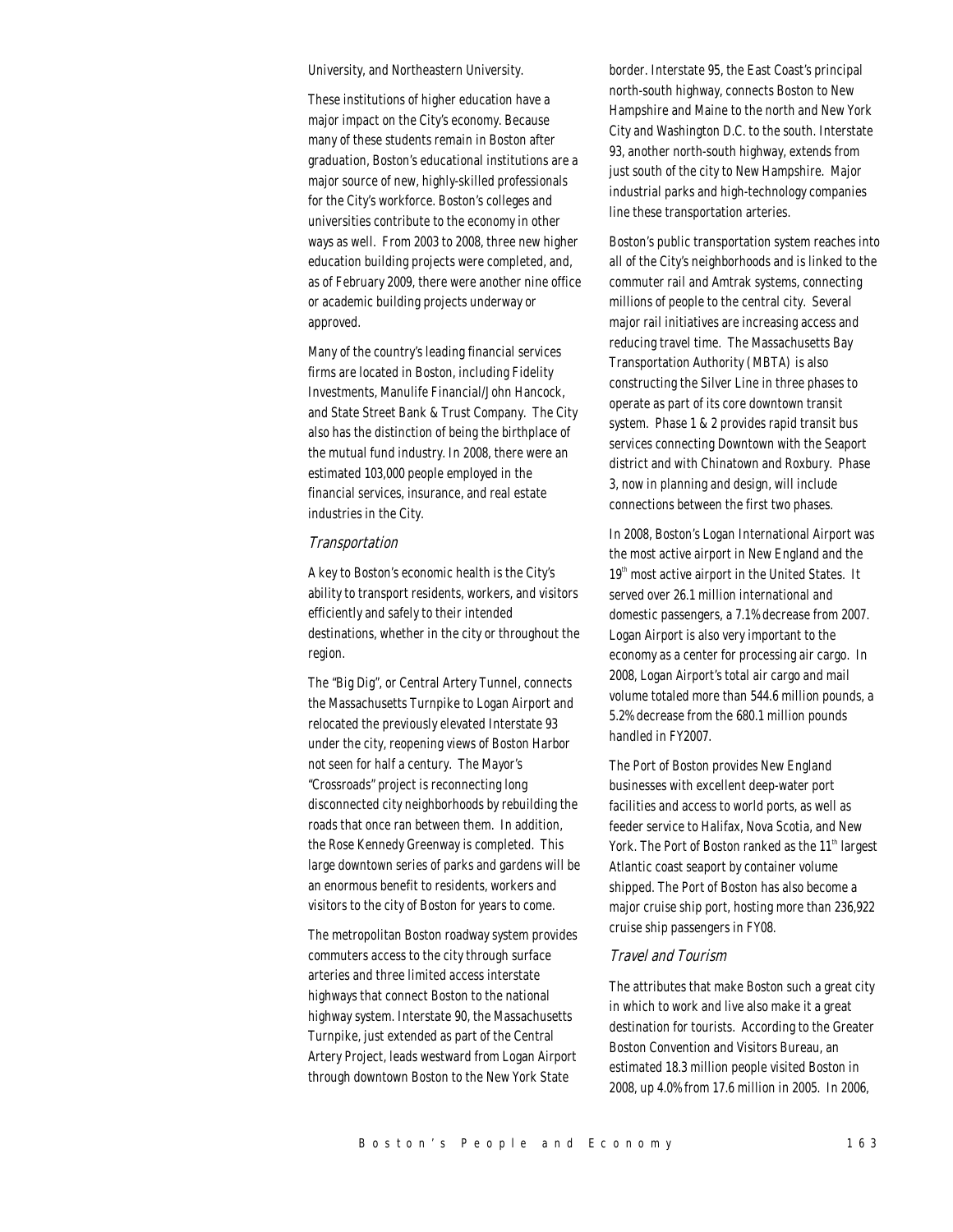an estimated 1 million international visitors came to Boston.

Boston is an attractive destination for conventions, meetings, and gate shows. The Boston Convention and Exhibition Center (BCEC) is located on a 60 acre site in South Boston and contains 516,000 square feet of contiguous exhibition space and is designed to accommodate larger conventions. This facility, along with new hotel projects in the city, has given a significant boost to the local economy. In fiscal year 2008, the Boston Convention and Exhibition Center, along with the John B. Hynes Memorial Convention Center, hosted 239 events, with 915,616 attendees. Boston also has several other sites for small and medium size conventions and conferences including the World Trade Center.

This year's line-up for events at Boston's convention centers is packed. The BCEC will host 20,000 attendees from the American Association of orthodontists in May, 41,000 attendees for the New England Boat Show, and 40,000 attendees at the New England International Auto Show.

## *Economic Outlook*

Currently, the City is in an economic downturn that is affecting the world, nation, and state. As with any economic entity, the City of Boston has experienced good times and bad. During the 1960's, the economy thrived and unemployment was consistently below 6%. In the 1970's, Boston



**Cumulative Change in Conventional Mortgage Home Price Index** *Quarterly , September 1999 to September 2008*

experienced the same pain felt across the country as a national recession took hold. The 1980's produced the "Massachusetts Miracle" and launched a Massachusetts Governor's bid for the presidency. The early 1990's gave way to recession again with unemployment over 8% and a collapsing real estate market. The late nineties expansion led to low unemployment, commercial development and increased home values throughout the City and the region. More recently the City experienced the mild recession of 2000 with increasing property values, car sales and hotel occupancy.

## **Housing**

Across the nation the housing market experienced a price correction throughout 2008, as prices softened to reflect a deepening national recession.

In Boston, data from the Federal Reserve Bank of Boston (FRBB) show that, in the fourth quarter of 2008, the median sale price of an existing home in the Boston metropolitan area decreased 11.8% from the same quarter of the prior year to \$335,700.

The FRBB Conventional Mortgage Home Price Index shows a decrease of 4.5% in the Boston metropolitan area for the third quarter 2008 over the same quarter 2007. Third quarter 2008 was the seventh quarter since June 2006 with negative growth in this index (Figure 2).

Economic conditions, combined with the correction in the market for real estate, has put the number of foreclosures closer to the levels experienced in the early and mid-90's (Figure 3). In 2006, 261 foreclosure deeds were finalized in Boston. That number jumped to 703 in 2007 and jumped again to 1,215 in 2008. While deeds to foreclose (the first step in the foreclosure process) went up by 73% from 703 to 1,215, petitions to foreclose (the final step in the foreclosure process) went down by 22% from 2,432 to 1,900. The current problem, and the likelihood of continued problems, has garnered the attention of policymakers at the federal, state and local levels.

Mayor Thomas M. Menino, along with the City of Boston's Department of Neighborhood

Figure 2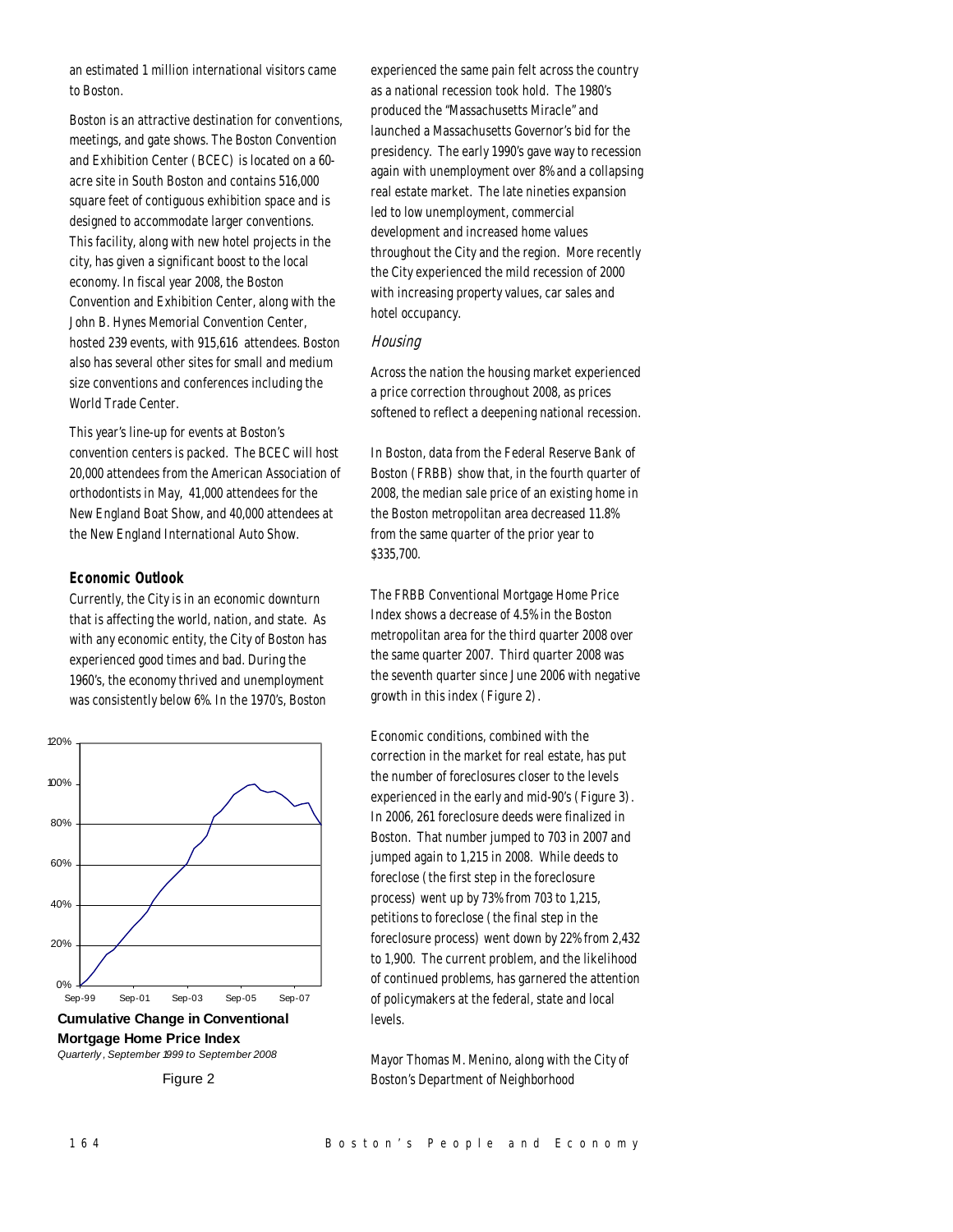

**Boston's Foreclosures** *1992-2008*

#### Figure 3

Development, is working closely with several Boston banks to confront this serious problem. Mayor Menino called on lenders to join him in his effort to combat foreclosures by forming a multimillion dollar consortium of lending products and funding aimed at assisting homeowners in financial trouble. Partnering with lenders and nonprofit agencies, the Boston Home Center rolled out a foreclosure prevention campaign that focuses on raising awareness of predatory lending practices, preventing foreclosures through credit education, providing foreclosure intervention and counseling services, and urging legislative reform to hold mortgage companies to the same standards as banks.

Apartment rents have risen as vacancy rates have decreased. This is a byproduct of renters choosing to continue renting in a difficult housing market. The City of Boston's rental market is one of the tightest in the nation with median monthly advertised asking rents of about \$1,850 in 2008, up 8.8% from \$1,700 in 2007.

#### Office Space

Boston remains one of the top office markets in the country with over 70.9 million square feet of office space. The City's office vacancy rates ticked up slightly in the fourth quarter of 2008 to 7.3% from 6.0% in 2007. Boston still compares favorably to other downtown office markets around the nation. CB Richard Ellis ranked Boston as having

the best vacancy rate of the 20 largest downtown office markets around the nation. The increase in vacancy rates have led to slightly lower office space rents. As of the fourth quarter of 2008, the average asking rent in Boston's central business district was \$ 56.05 per square foot, slightly lower than the \$60.99 level in the same period of 2007.

As of February 2009, two new office buildings are under construction with several more approved or seeking approval to begin construction. The two new buildings will contain another 700,000 square feet of space.

#### **Hotels**

With travel to Boston so popular in recent years, Boston's hotel market was one of the strongest in the nation. During 2000, Boston hotels had an average occupancy rate of nearly 80%, up from 70% in 1991. With high occupancy levels, prices for rooms rose steadily. During 2000, the average daily room rate (ADR) at Boston hotels was around \$200, compared to \$118 in 1991.

The decision to build the BCEC stimulated considerable new hotel development. Between July 1997 and December 2008, thirty-one new hotels and five expansion projects were completed. The Boston hotel market remained resilient in 2008 with an occupancy rate of 75.1% and ADR of \$210.39. These levels are slightly below the record levels achieved in 2007.

Three more hotels, with a total of 610 rooms, are